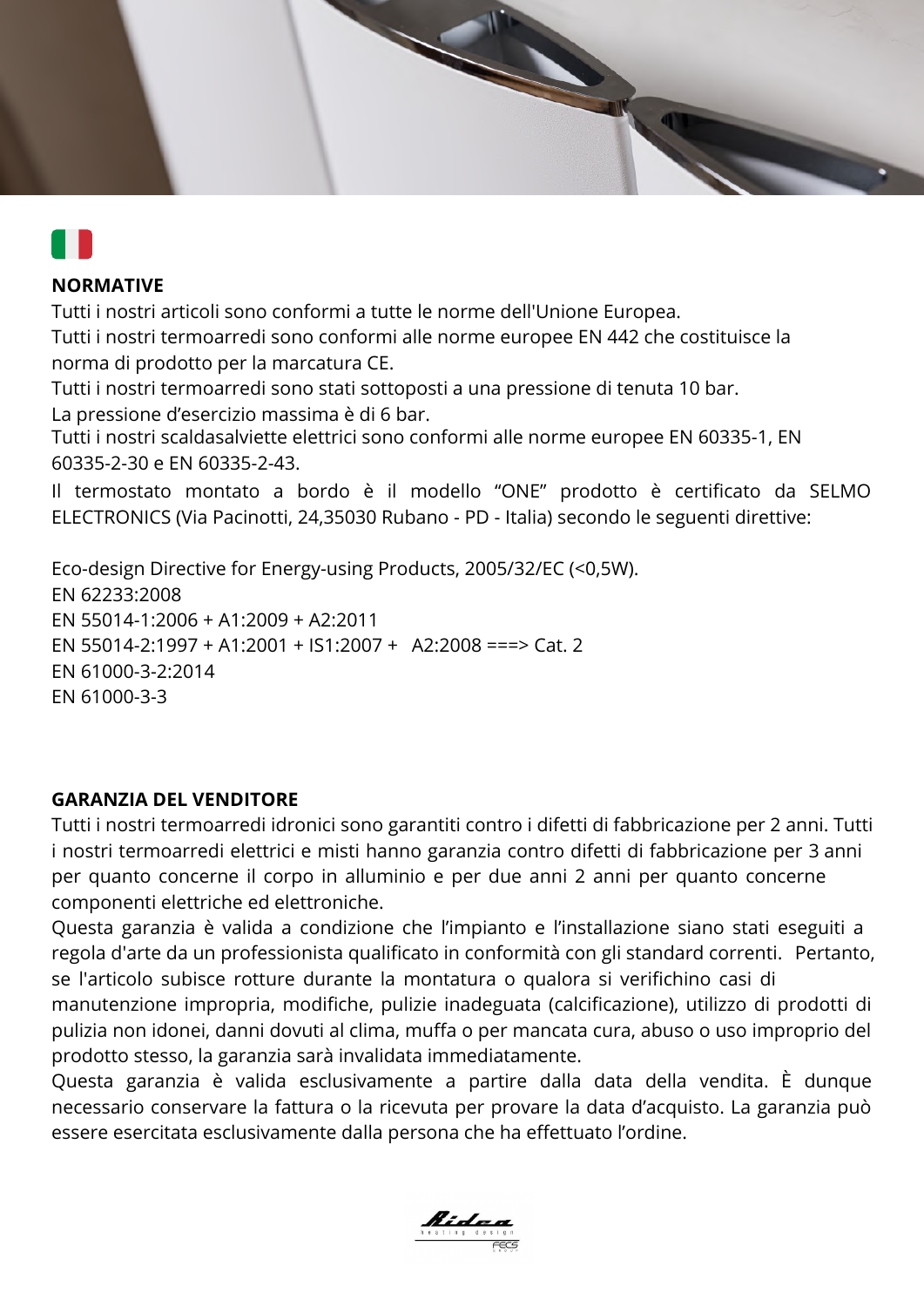### **TRASPORTO**

RIDEA SRL non si fa carico degli eventuali rischi connessi al trasporto se effettuato a carico del cliente. Eventuali segnalazioni di contestazioni dovute al trasporto devono pervenire a RIDEA SRL in forma scritta entro otto giorni dal ricevimento della merce.

Per ulteriori informazioni: ridea@ridea.it



### **REGULATIONS**

All our items comply with all European Union standards.

All our radiators comply with the European standards EN 442 which constitutes the product standard for CE marking.

All our heated towel rails were subjected to a 10 bar sealing pressure.

The maximum operating pressure is 6 bar.

All our electric towel warmers comply with European standards EN 60335-1, EN 60335-2-30 and EN 60335-2-43.

The thermostat mounted on board is the "ONE" model produced and certified by SELMO ELECTRONICS (Via Pacinotti, 24,35030 Rubano - PD - Italy) according to the following directives:

 Eco-design Directive for Energy-using Products, 2005/32/EC (<0,5W). EN 62233:2008 EN 55014-1:2006 + A1:2009 + A2:2011 EN 55014-2:1997 + A1:2001 + IS1:2007 + A2:2008 ===> Cat. 2 EN 61000-3-2:2014 EN 61000-3-3

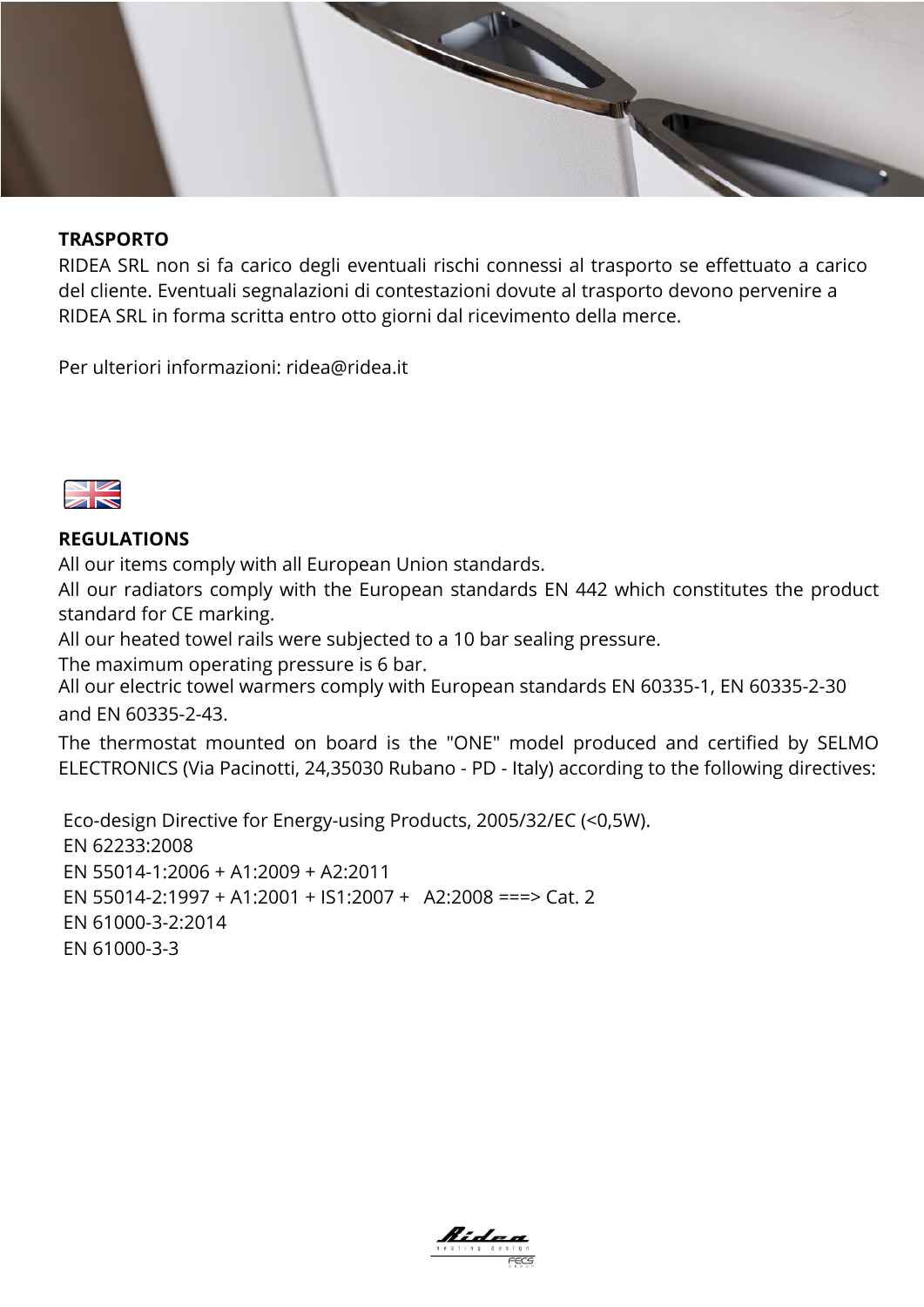### **SELLER WARRANTY**

All our hydronic heated towel racks are guaranteed against manufacturing defects for 2 years. All our electric and mixed heated towel racks have a 3 year guarantee against manufacturing defects for the aluminum body and 2 years for two years for electrical and electronic components.

This warranty is valid provided that the system and installation have been carried out in a workmanlike manner by a qualified professional in accordance with current standards.

Therefore, if the item is broken during assembly or if there are cases of improper maintenance, modifications, inadequate cleaning (calcification), use of unsuitable cleaning products, damage due to the climate, mold or due to lack of care, abuse or use improper use of the product itself, the warranty will be invalidated immediately.

This warranty is valid only from the date of sale. It is therefore necessary to keep the invoice or receipt to prove the purchase date. The guarantee can only be exercised by the person who placed the order.

### **TRANSPORT**

RIDEA SRL does not take charge of any transport risks if carried out by the customer. Any reports of disputes due to transport must reach RIDEA SRL in writing within eight days of receipt of the goods.

For more information: ridea@ridea.it



#### **RÈGLEMENTS**

Tous nos articles sont conformes à toutes les normes de l'Union européenne.

Tous nos radiateurs sont conformes aux normes européennes EN 442 qui constituent le norme de produit pour le marquage CE.

Tous nos porte-serviettes chauffants ont été soumis à une pression d'étanchéité de 10 bars. La pression de service maximale est de 6 bars.

Tous nos sèche-serviettes électriques sont conformes aux normes européennes EN 60335-1, EN 60335-2-30 et EN 60335-2-43.

Le thermostat monté à bord est le modèle "ONE" produit et certifié par SELMO ELECTRONICS (Via Pacinotti, 24.35030 Rubano - PD - Italie) selon les directives suivantes:

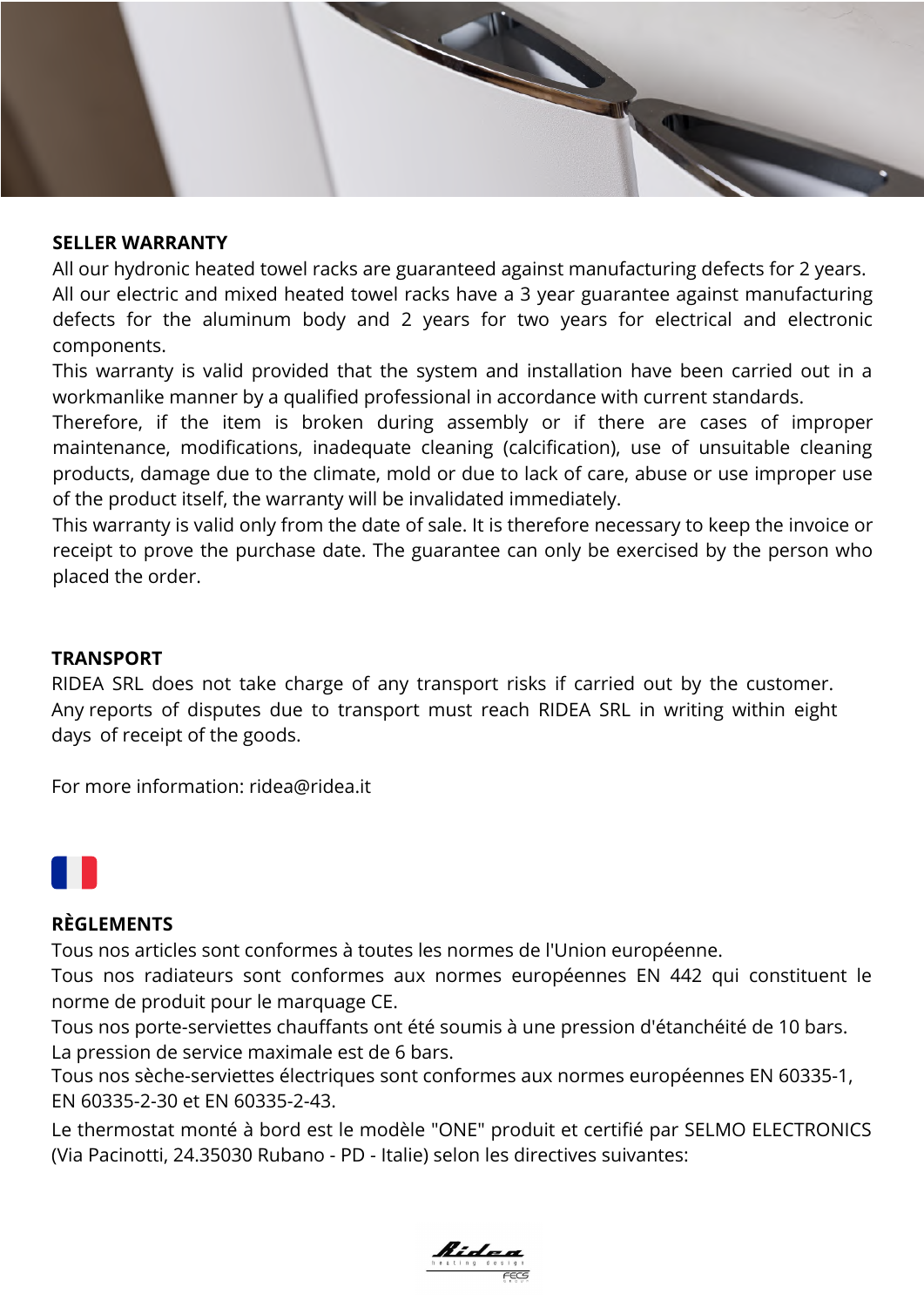Directive d'écoconception pour les produits consommateurs d'énergie, 2005/32 / CE (<0,5 W). EN 62233: 2008 EN 55014-1: 2006 + A1: 2009 + A2: 2011 EN 55014-2: 1997 + A1: 2001 + IS1: 2007 + A2: 2008 ===> Cat. 2 EN 61000-3-2: 2014 EN 61000-3-3

### **GARANTIE DU VENDEUR**

Tous nos porte-serviettes chauffants hydroniques sont garantis contre les défauts de fabrication pendant 2 ans.

Tous nos porte-serviettes chauffants électriques et mixtes sont garantis 3 ans contre les défauts de fabrication pour le corps en aluminium et 2 ans pour deux ans pour les composants électriques et électroniques.

Cette garantie est valable à condition que le système et l'installation aient été effectués de manière professionnelle par un professionnel qualifié conformément aux normes en vigueur.

Par conséquent, si l'article est cassé pendant l'assemblage ou en cas de mauvais entretien, de modifications, de nettoyage inadéquat (calcification), d'utilisation de produits de nettoyage inappropriés, de dommages dus au climat, à la moisissure ou à un manque de soin, d'abus ou d'utilisation incorrecte l'utilisation du produit lui-même, la garantie sera immédiatement annulée.

Cette garantie n'est valable qu'à partir de la date de vente. Il est donc nécessaire de conserver la facture ou le reçu pour prouver la date d'achat. La garantie ne peut être exercée que par la personne qui a passé la commande.

## **TRANSPORT**

RIDEA SRL ne prend en charge aucun risque de transport s'il est effectué par le client. Tout rapport de litige dû au transport doit parvenir à RIDEA SRL par écrit dans les huit jours suivant la réception de la marchandise.

Pour plus d'informations: ridea@ridea.it

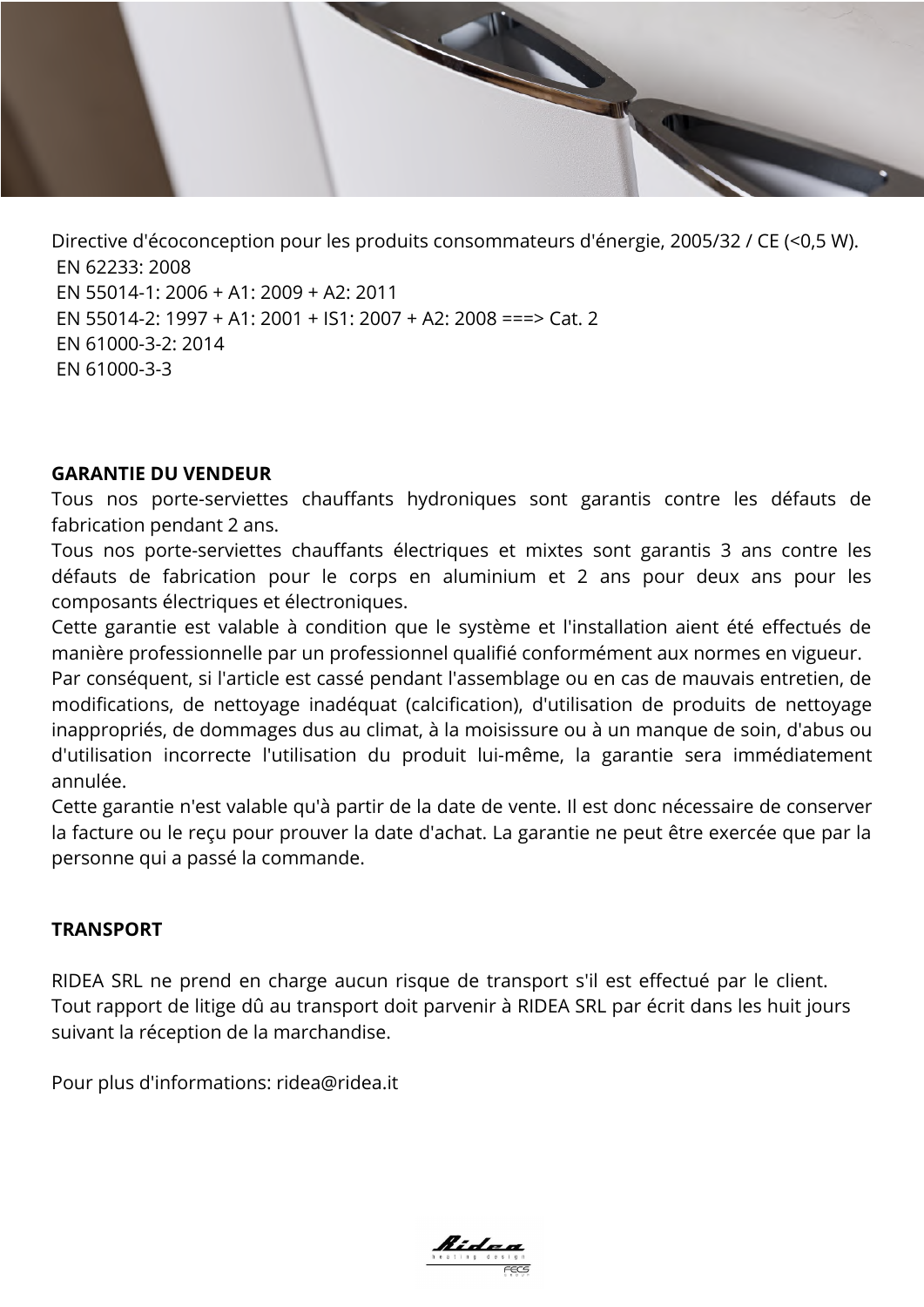### **VORSCHRIFTEN**

Alle unsere Artikel entsprechen allen EU-Normen.

Alle unsere Heizkörper entsprechen den europäischen Normen EN 442, aus denen sich die Produktnorm für CE-Kennzeichnung.

Alle unsere beheizten Handtuchhalter wurden einem Dichtungsdruck von 10 bar ausgesetzt. Der maximale Betriebsdruck beträgt 6 bar.

Alle unsere elektrischen Handtuchwärmer entsprechen den europäischen Normen EN 60335-1, EN 60335-2-30 und EN 60335-2-43.

Der an Bord montierte Thermostat ist das Modell "ONE", das von SELMO ELECTRONICS (Via Pacinotti, 24.35030 Rubano - PD - Italien) gemäß den folgenden Richtlinien hergestellt und zertifiziert wurde:

 Eco-design Directive for Energy-using Products, 2005/32/EC (<0,5W). EN 62233:2008 EN 55014-1:2006 + A1:2009 + A2:2011 EN 55014-2:1997 + A1:2001 + IS1:2007 + A2:2008 ===> Cat. 2 EN 61000-3-2:2014 EN 61000-3-3

#### **Verkäufergarantie**

Alle unsere hydronisch beheizten Handtuchhalter haben 2 Jahre Garantie gegen Herstellungsfehler. Alle unsere elektrischen und gemischten beheizten Handtuchhalter haben eine 3-jährige Garantie gegen Herstellungsfehler für den Aluminiumkörper und 2 Jahre für elektrische und elektronische Komponenten für zwei Jahre.

Diese Garantie gilt, sofern das System und die Installation von einem qualifizierten Fachmann gemäß den geltenden Normen fachmännisch ausgeführt wurden.

Wenn der Gegenstand während der Montage kaputt geht oder wenn Fälle von unsachgemäßer Wartung, Änderungen, unzureichender Reinigung (Verkalkung), Verwendung ungeeigneter Reinigungsmittel, Schäden durch Klima, Schimmel oder mangelnde Pflege, Missbrauch oder Verwendung vorliegen Bei unsachgemäßer Verwendung des Produkts selbst erlischt die Garantie sofort.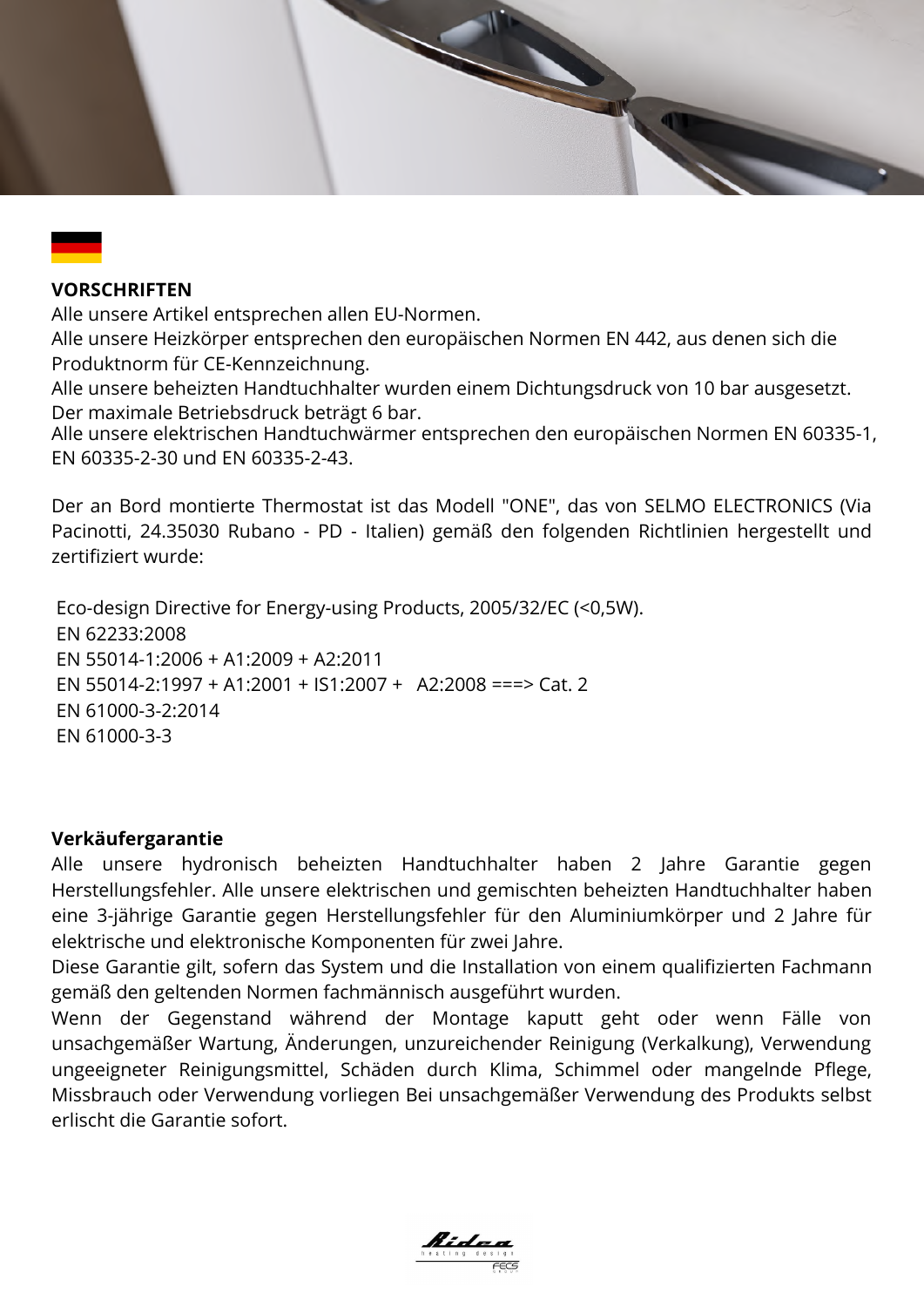

Diese Garantie gilt nur ab dem Verkaufsdatum. Es ist daher erforderlich, die Rechnung oder Quittung aufzubewahren, um das Kaufdatum nachzuweisen. Die Garantie kann nur von der Person ausgeübt werden, die die Bestellung aufgegeben hat.

### **TRANSPORT**

RIDEA SRL übernimmt kein Transportrisiko, wenn es vom Kunden ausgeführt wird. Streitigkeiten aufgrund des Transports müssen innerhalb von acht Tagen nach Erhalt der Ware schriftlich bei RIDEA SRL eingehen.

Für mehr Informationen: ridea@ridea.it

# **B**

#### **REGLAMENTOS**

Todos nuestros artículos cumplen con todos los estándares de la Unión Europea.

Todos nuestros radiadores cumplen con las normas europeas EN 442 que constituyen el Norma de producto para marcado CE.

Todos nuestros toalleros calentados fueron sometidos a una presión de sellado de 10 bar. La presión máxima de funcionamiento es de 6 bar.

Todos nuestros secatoallas eléctricos cumplen con las normas europeas EN 60335-1, EN 60335-2-30 y EN 60335-2-43.

El termostato montado a bordo es el modelo "ONE" producido y certificado por SELMO ELECTRONICS (Via Pacinotti, 24,35030 Rubano - PD - Italia) de acuerdo con las siguientes directivas:

 Eco-design Directive for Energy-using Products, 2005/32/EC (<0,5W). EN 62233:2008 EN 55014-1:2006 + A1:2009 + A2:2011 EN 55014-2:1997 + A1:2001 + IS1:2007 + A2:2008 ===> Cat. 2 EN 61000-3-2:2014 EN 61000-3-3